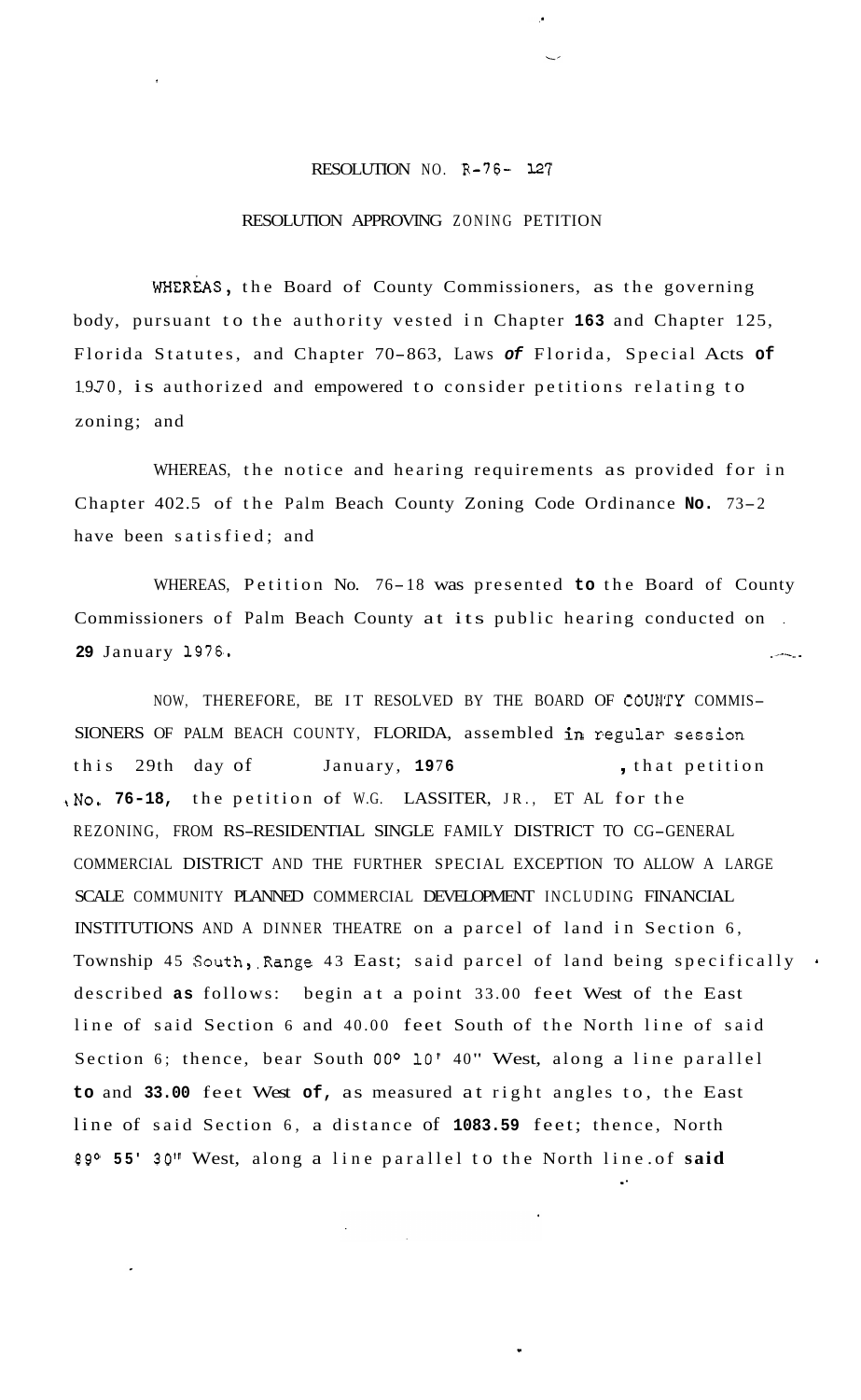Section, a distance of ,603.00 feet; thence, South **OOo LO'** 40" West, along a line parallel to the East line of said Section, a distance **of** 258.79 feet to **a** point on the East right-of-way line of Congress Avenue; said point being on a curve concave to the Northeast, having a radius of 18'60.08 feet and a central angle of 48° 29' 49", according to the right-of-way map of Congress Avenue, as recorded in Road **Book 2,** page 135; thence, Northerly, along the arc of **said** curve and said East right-of-way line, a distance of 1574.43 feet to a point 40.00 feet South of, as measured at right angles to, the North line of said Section; said point being on the South right-of-way line of Lake Worth Drainage District Lateral No. 6; thence, South 89° 55' 30" East, along **a** line parallel to and 40.00 feet South of, as measured at right angles *to,* the North line of said Section, **a** distance of 1335.04 feet to **the** Point **of** Beginning; containing 30.152 acres. Said property located on the east side of Congress Avenue, and on the west side of Congress Road, approximately 160 feet south **of** Lantana Road, was approved as advertised, subject to the following special conditions:

- 1. Developer shall construct the following at the intersec tion of Lantana Road and Congress Avenue: a) Dual left turn lane, south approach **b)** Right turn lane, west approach.
- **2.** Developer shall construct the following at the intersec tion of the access Road and Lantana Road: a) Right turn lane, west approach **<sup>l</sup>**
	- b) Left turn lane, east approach
	- **c)** Right and left turn lanes, south approach.
- **3.** Developer shall contribute his **fair** share, based on traffic volume, toward the conskruction of the following at the intersection of Old Congress Road and Lantana Road: a) Dual left turn lane, east approach
	- b) Right turn lane, west approach and south approach
	- c) Traffic signal, if warranted, as determined by the County Engineer.
- 4. Developer shall construct right turn lanes on Old Con- ' gress Road and both points of access to the Shopping Center, as warranted.